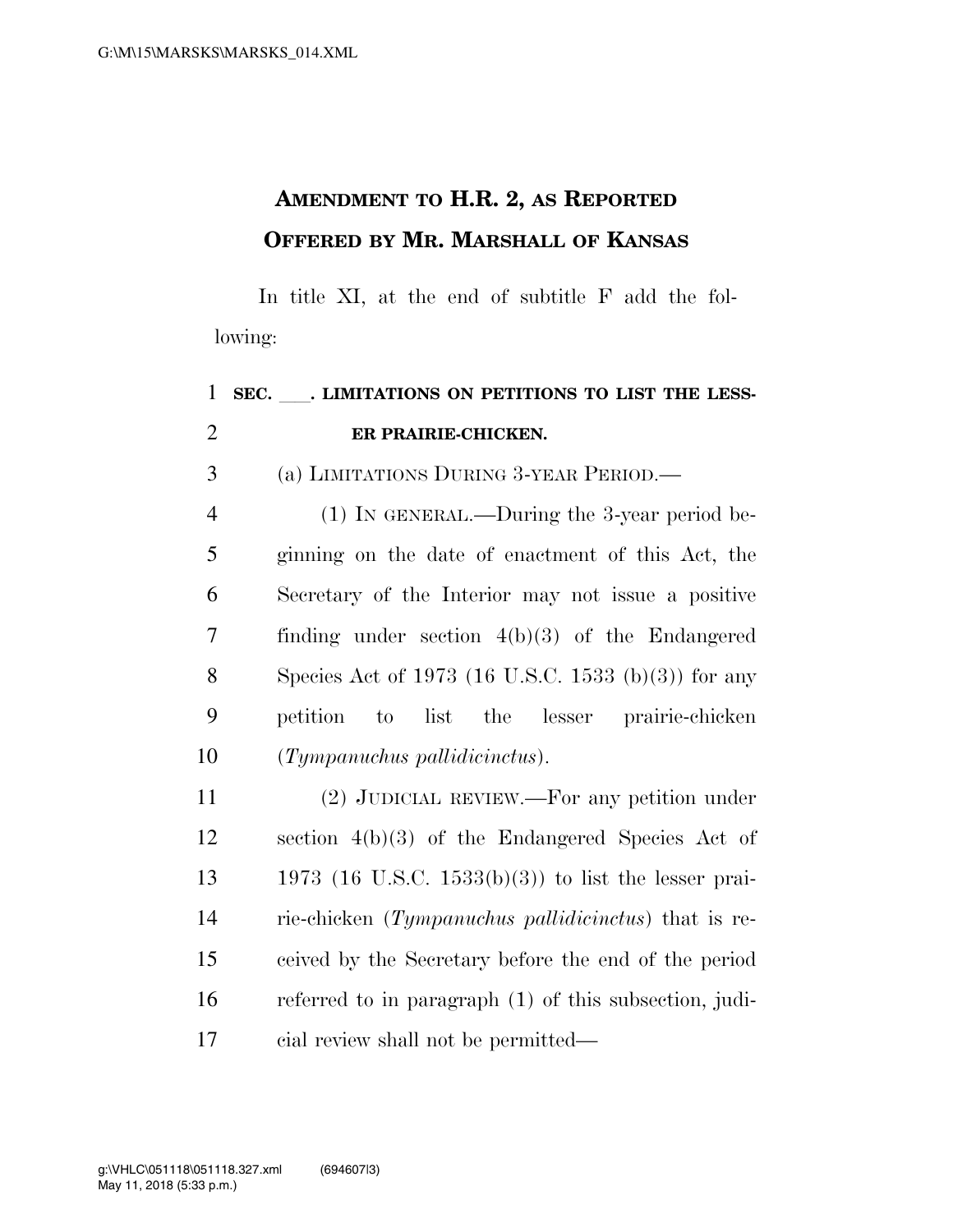| $\mathbf{1}$   | (A) on the basis that the Secretary of Inte-                 |
|----------------|--------------------------------------------------------------|
| $\overline{2}$ | rior has failed to make a finding under such                 |
| 3              | section; or                                                  |
| $\overline{4}$ | (B) on the basis of a negative finding by                    |
| 5              | the Secretary under section $4(b)(3)(B)(i)$ of               |
| 6              | such Act $(16 \text{ U.S.C. } 1533 \text{ (b)}(3)(B)(i)).$   |
| 7              | (3)<br>EMERGENCY REGULATIONS.--During the                    |
| 8              | period referred to in paragraph (1), the Secretary of        |
| 9              | the Interior may not issue any emergency regulation          |
| 10             | under section $4(b)(7)$ of the Endangered Species Act        |
| 11             | of 1973 (16 U.S.C. 1533(b)(7) for the lesser prairie-        |
| 12             | chicken (Tympanuchus pallidicinctus).                        |
| 13             | (b) LIMITATIONS AFTER 3-YEAR PERIOD.—                        |
| 14             | (1) IN GENERAL.—After the expiration of the                  |
| 15             | period referred to in subsection $(a)(1)$ , the Secretary    |
| 16             | of the Interior may not issue a positive finding             |
| 17             | under section $(4)(b)(3)$ of the Endangered Species          |
| 18             | Act of 1973 (16 U.S.C. 1533(b)(3)) for any petition          |
| 19             | to list the lesser prairie-chicken (Tympanuchus              |
| 20             | <i>pallidicinctus</i> ) unless the Secretary publishes a de- |
| 21             | termination, based on the best available science, that       |
| 22             | conservation (as that term is used in that Act)              |
| 23             | under the Range-Wide Plan and the agreements,                |
| 24             | programs, and efforts undertaken as part of such             |

conservation, including Candidate Conservation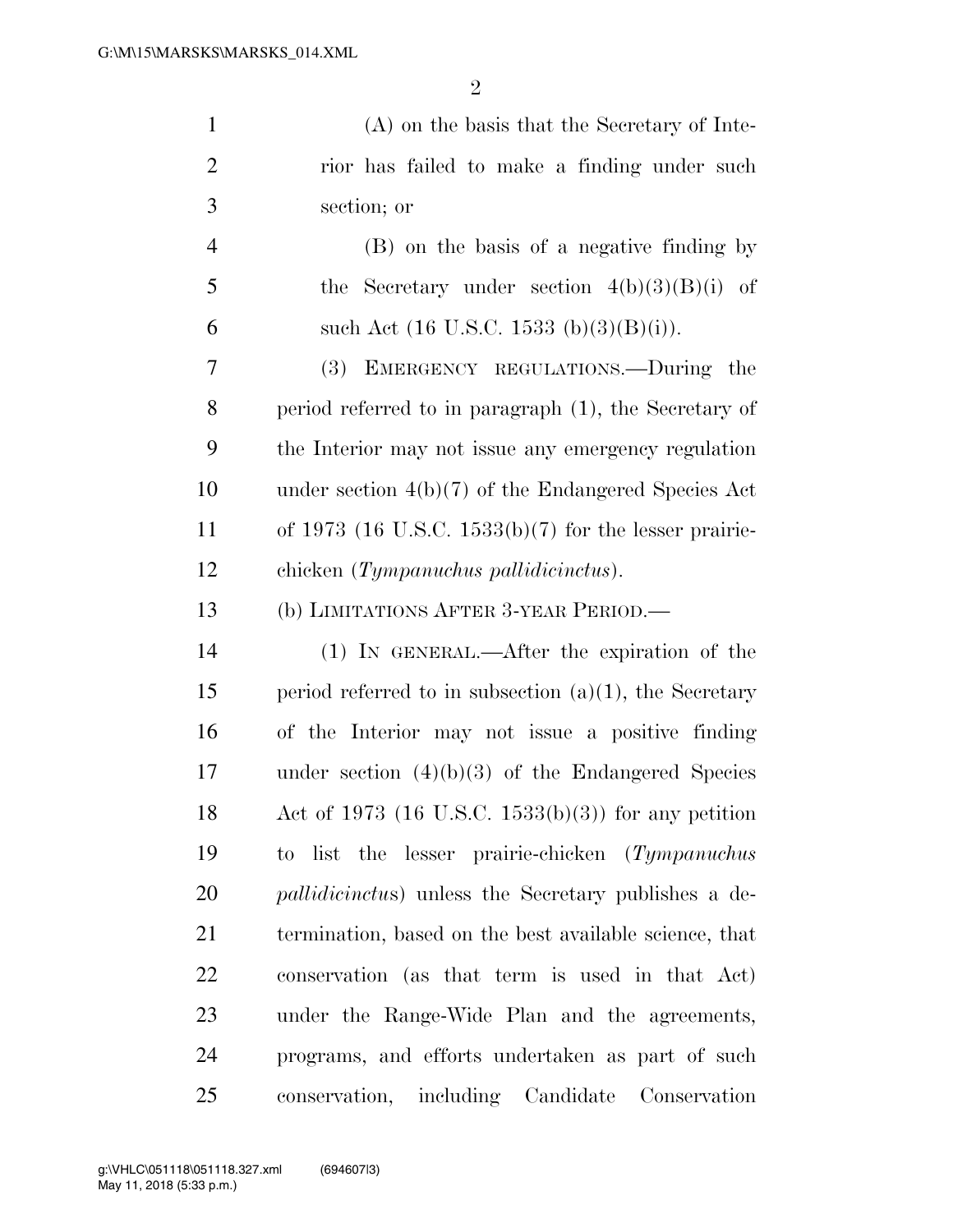Agreements, Candidate and Conservation Agree- ments With Assurances, other Federal conservation programs, State conservation programs, and private conservation efforts, have not achieved the conserva-tion goals established by the Range-Wide Plan.

 (2) CONSULTATION.—In making the determina- tion referred to in paragraph (1), the Secretary shall consult all persons that participate in lesser prairie- chicken conservation activities, programs, agree- ments, or efforts and solicit from such persons rel- evant scientific and commercial information related to the conservation measures undertaken and the outcomes of such conservation.

(c) DEFINITIONS.—In this section:

 (1) CANDIDATE CONSERVATION AGREE- MENTS.—Each of the terms ''Candidate Conserva- tion Agreement'' and ''Candidate and Conservation Agreement With Assurances'' have the meaning given that term in—

 (A) the announcement of the Department of the Interior and the Department of Com- merce entitled ''Announcement of Final Policy for Candidate Conservation Agreements with Assurances'' (64 Fed. Reg. 32726 (June 17, 1999)); and